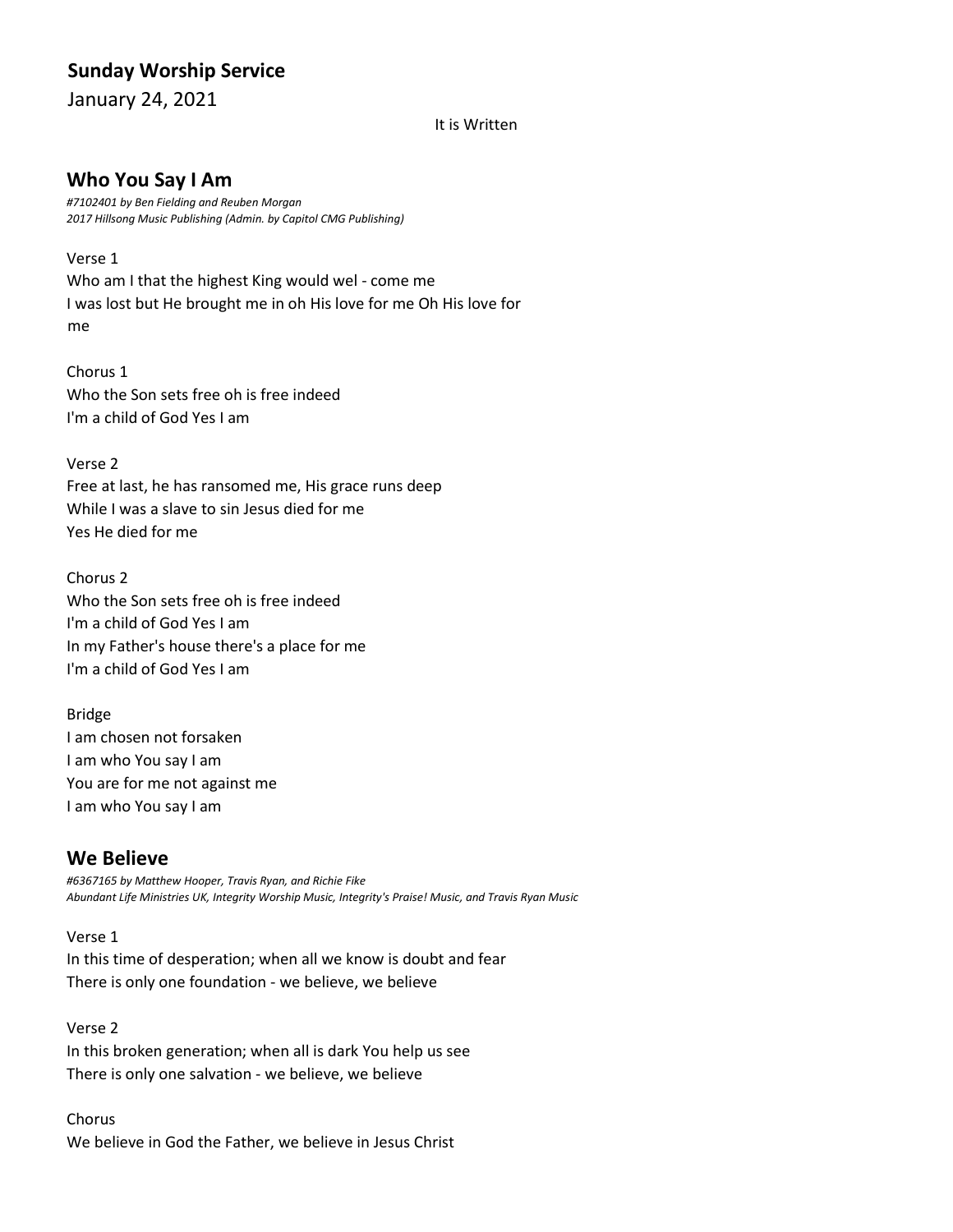We believe in the Holy Spirit and He's given us new life We believe in the crucifixion, we believe that He conquered death We believe in the resurrection and He's coming back again (We believe)

Verse 3

So let our faith be more than anthems; greater than the songs we sing In our weakness and temptations - we believe, we believe

### Bridge

Let the lost be found and the dead be raised in the here and now let love invade Let the church live loud our God will save - we believe, we believe And the gates of hell will not prevail for the pow'r of God has torn the veil Now we know Your love will never fail - we believe, we believe

# **Good Good Father**

*#7036612 by Anthony Brown and Pat Barrett 2014 © Pat Barrett Music (Admin. by Joseph Barrett) and Remaining portion is unaffiliated*

### Verse 1

I've heard a thousand stories of what they think You're like But I've heard the tender whisper of love in the dead of night You tell me that You're pleased and that I'm never alone

## Chorus

You're a Good Good Father It's who You are, it's who You are, it's who You are And I'm loved by You It's who I am, it's who I am, it's who I am

## Verse 2

I've seen many searching for answers far and wide But I know we're all searching for answers only You provide 'Cause You know just what we need before we say a word

### Bridge

You are perfect in all of Your ways You are perfect in all of Your ways You are perfect in all of Your ways to us

### Verse 3

Love so undeniable I can hardly speak Peace so unexplainable I can hardly think As You call me deeper still, as You call me deeper still As You call me deeper still into love love love

# **Sermon Title: Passing on the Blessing Scripture Text: Matthew 19:13-15**